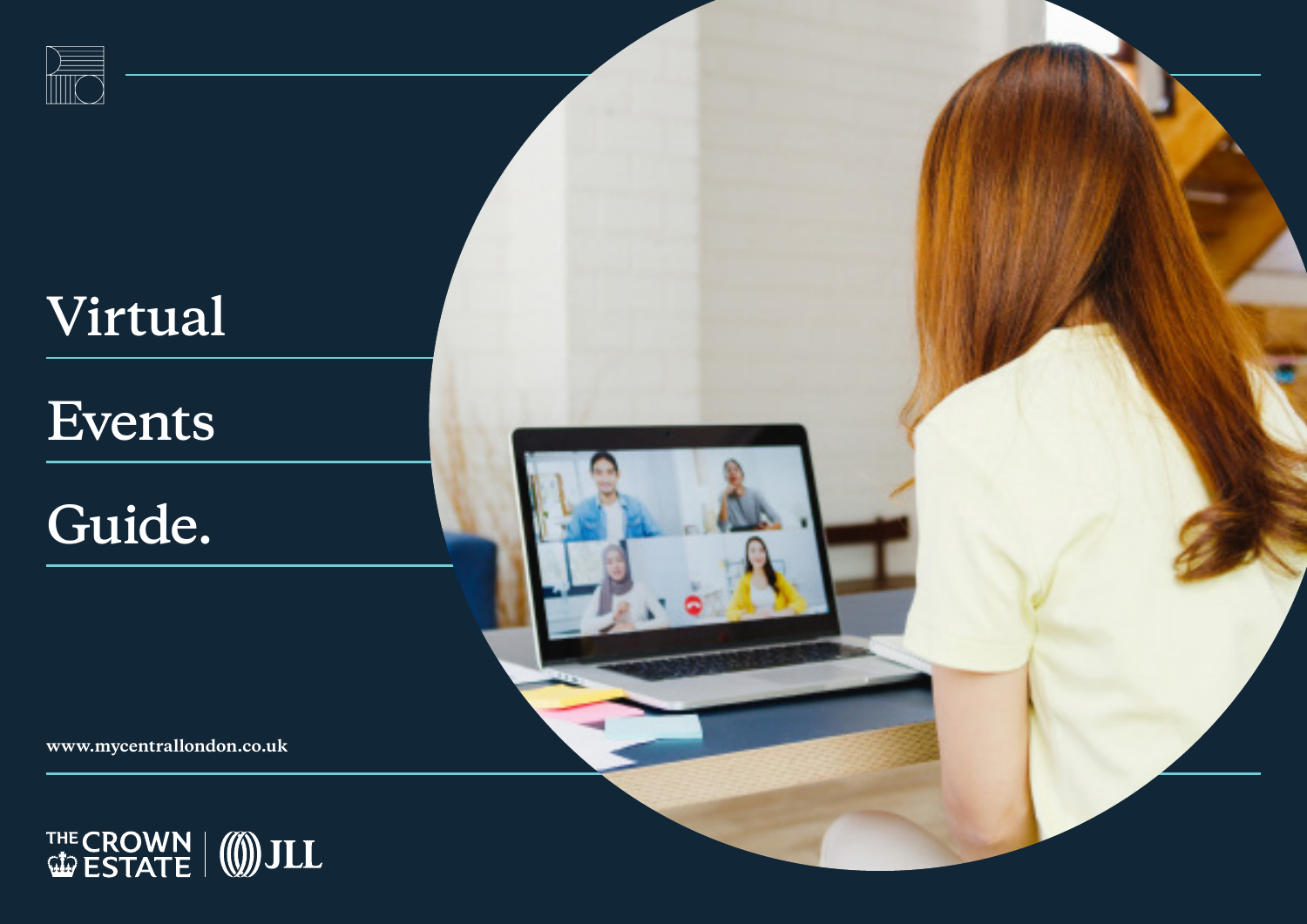

*The Crown Estate* **and** *JLL* **offer the opportunity to further promote your brands' offerings and tap into the local community by hosting Virtual Events.** 

**In return for this opportunity, all we ask is that an exclusive B2B incentive is offered to the customers within the portfolio.**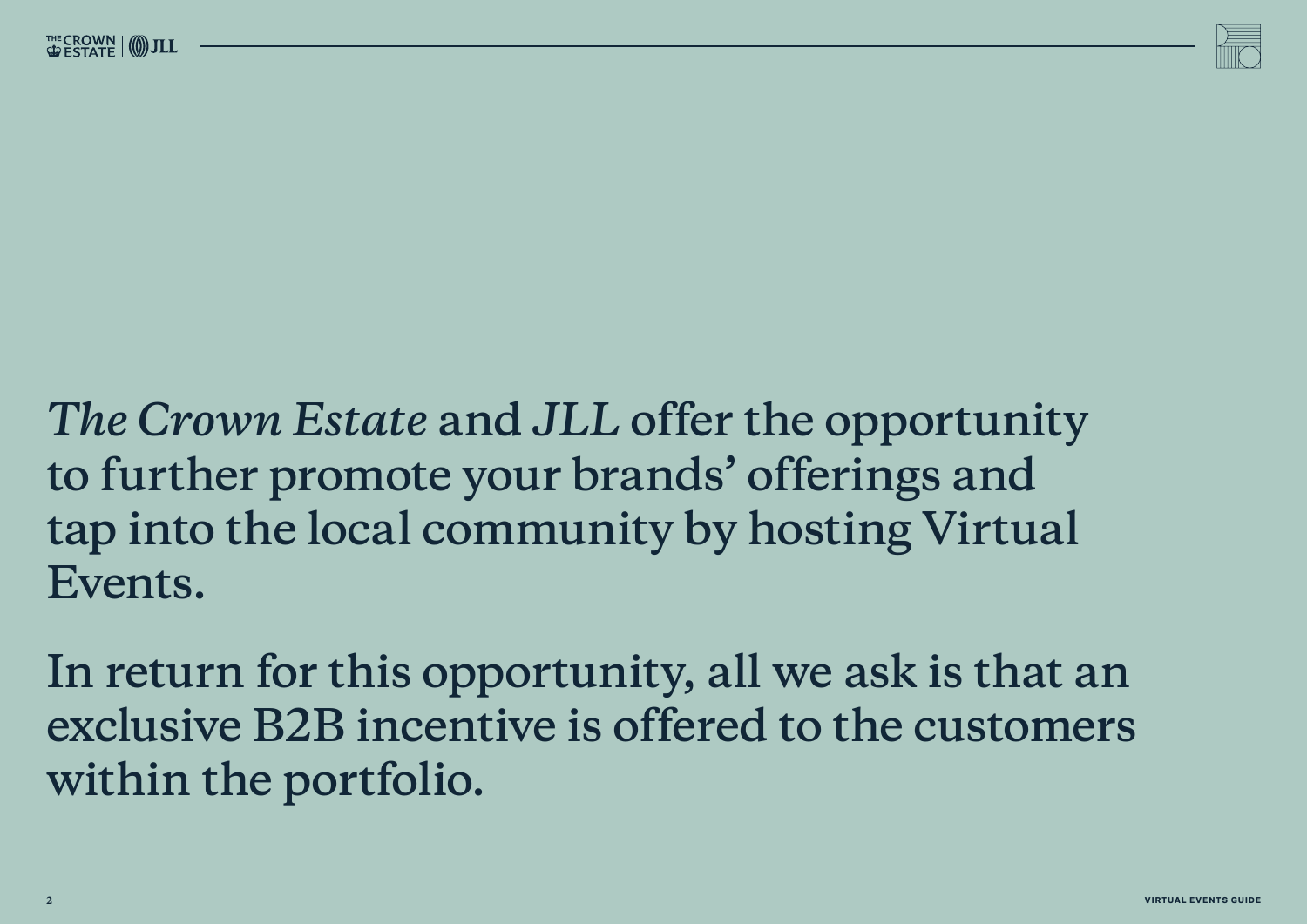

### How to Event.

These events allow your brand to showcase products to our B2B customers. This type of event is ideal for Beauty, Skincare, Tech and Lifestyle brands. They will be hosted virtually by your brand or in collaboration with any other Central London brand. Your dedicated Customer Experience Manager can assist in organising your event, including invite creation and distribution, guest list management, and support in hosting the event.

#### EXAMPLE EVENT: AUTUMN SKINCARE EVENT

**Invite and target audience:** 15-20 B2B customers

**Host platform:** Microsoft Teams or Zoom

**What the customer gets:** Each participant receives a small samples bag prior to the event, all they need is a computer and a mirror

**Overall event host:** Brand/store team member guides customers through how to use products with a Q&A after each demo

**Customer benefit:** Free delivery and gift with purchase or discount

**Store benefit:** Brand awareness, product placement, online shopping promotion, customer loyalty

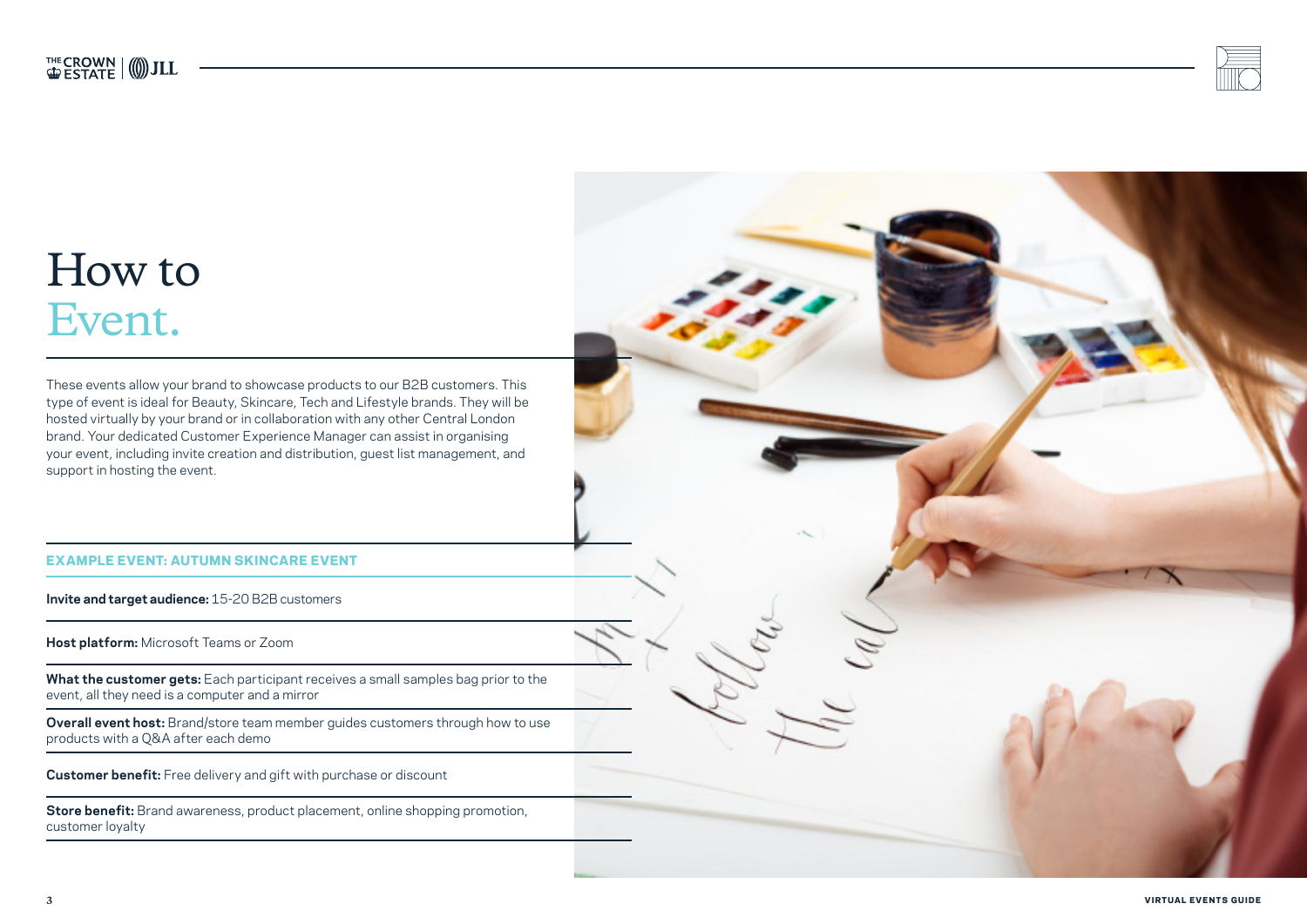

### Virtual Learning.

These events allow you to share your brand identity with our B2B customers. This can be anything from introducing a new collaboration or brand ambassador, style tips or virtual product insight (software or apps). Ideal for any brand sector, this can be hosted virtually, solo or in collaboration with any other Central London brand. Your dedicated Customer Experience Manager can assist in organising your event, including invite creation and distribution, guest list management, and support in hosting the event.

#### EXAMPLE EVENT: TECH GURU TALK

**Invite and target audience:** 30-50 B2B customers

**Host platform:** Microsoft Teams or Zoom

**What the customer gets:** an overview of a currently trending tech system, guidance and advise

**Overall Event host:** Brand/Store team

**Store benefit:** Brand awareness, product placement, customer loyalty

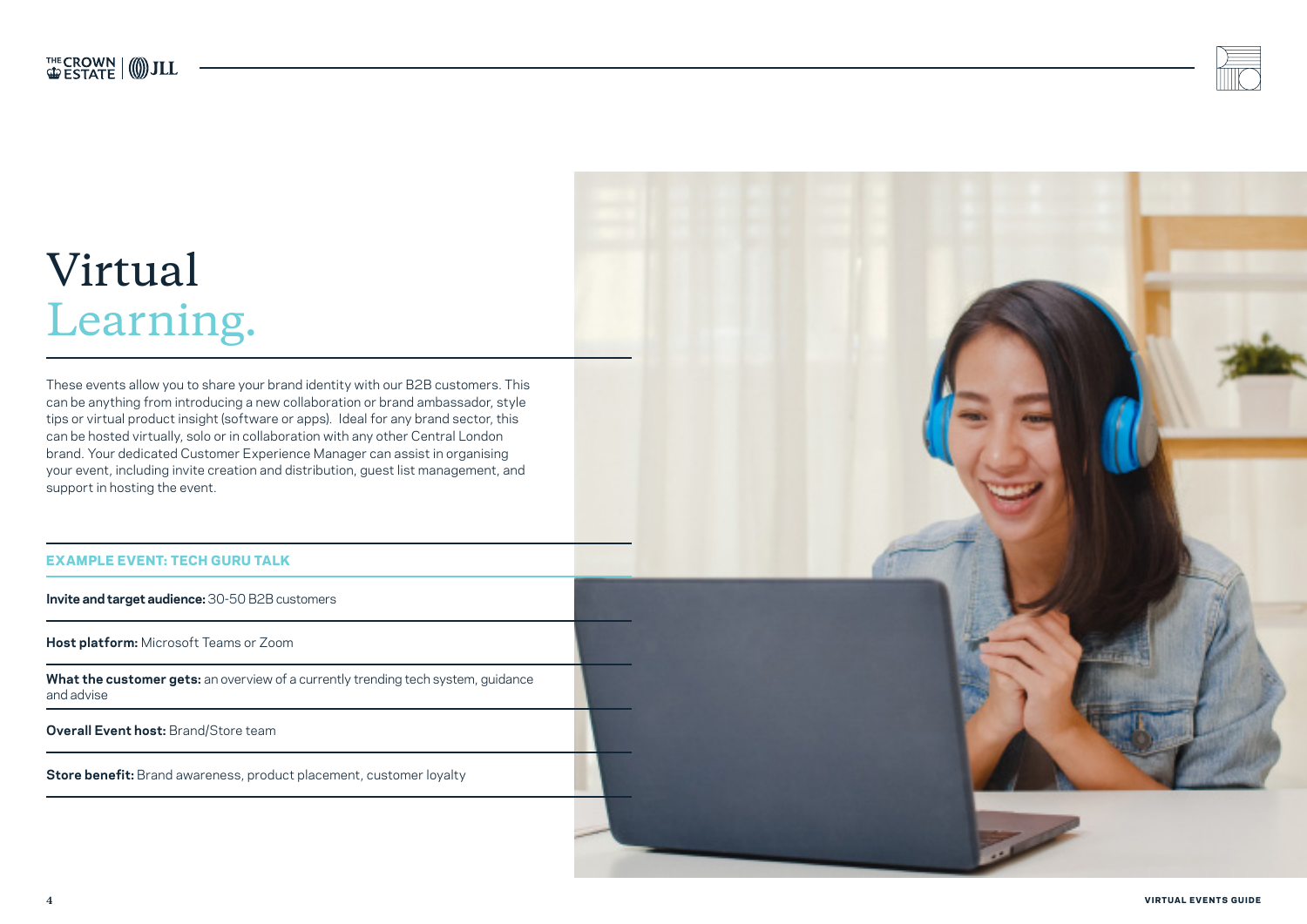### Makers Upskilling.

This event allow you to promote your brand or products via a makers or upskilling event. This will allow our customers to tap into their creative side while learning something new. Ideal for any brand sector, this can be hosted virtually, solo or in collaboration with any other Central London brand. Your dedicated Customer Experience Manager can assist in organising your event, including invite creation and distribution, guest list management, and support in hosting the event.

#### EXAMPLE EVENT: CENTRAL LONDON HONEY BEE SOAP MAKING

**Invite and target audience:** 15-20 B2B customers

**Host platform:** Microsoft Teams or Zoom

**What the customer gets:** Interactive DIY workshop – products sent to customers via post prior to the session

**Overall event host:** Member of the brand's team

**Store benefit:** Brand awareness, product placement, Q&A, customer loyalty

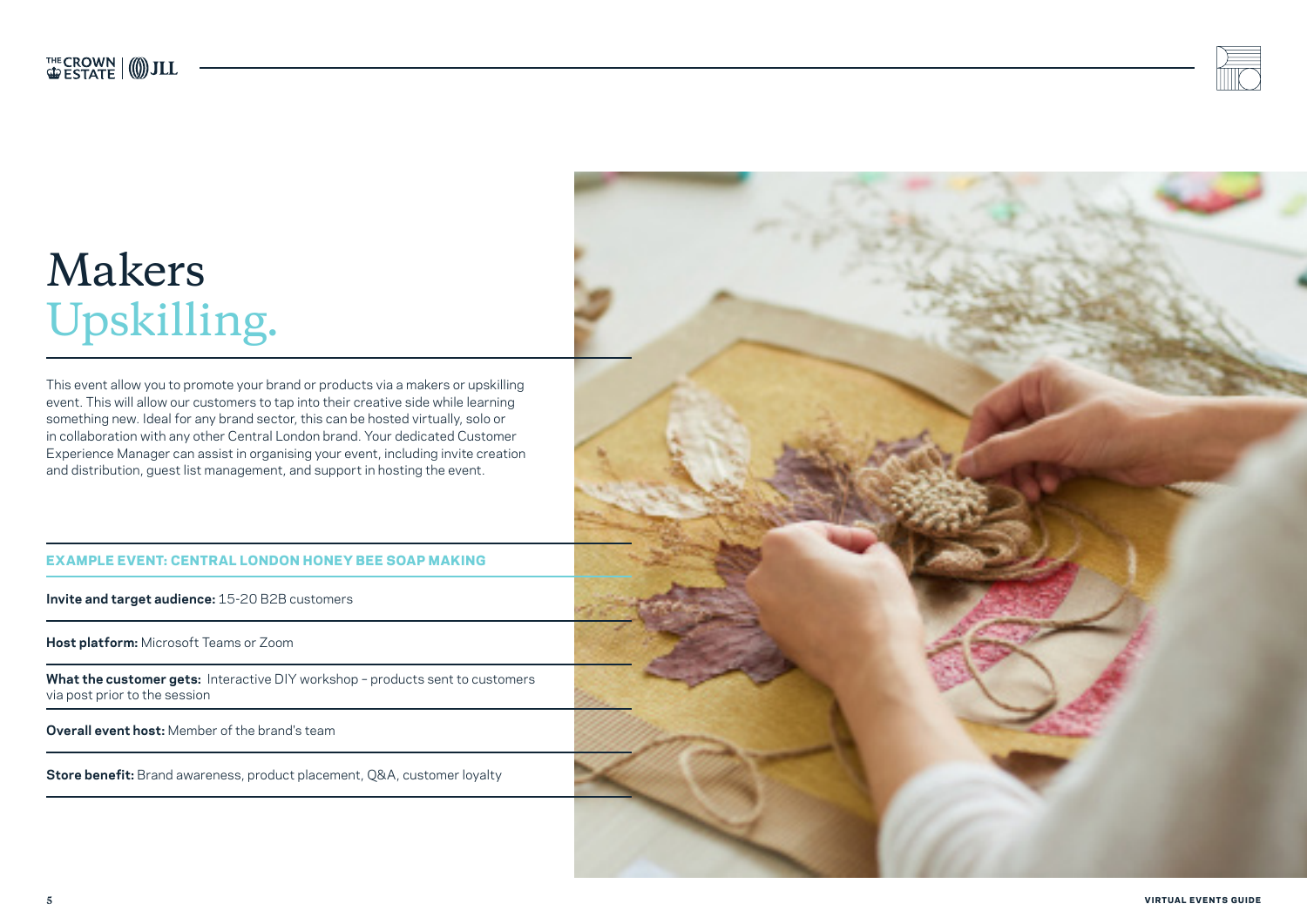

## Virtual Shopping.

This event allows you to showcase your brand's new ranges, launches, etc. to customers and use the opportunity to capture sales. Through providing an exclusive discount or GWP to attendees, you can drive the sales either via phone to the store or through your website.

#### EXAMPLE EVENT: CHRISTMAS RANGE SHOWCASE

**Invite and target audience:** 15-20 B2B customers

**Host platform:** Microsoft Teams or Zoom

**What the customer gets:** Discount or GWP sent to attendees during/ after the event

**Overall event host:** Member of the brands team

**Store benefits:** Brand awareness, product placement, data collection, sales drive, customer loyalty

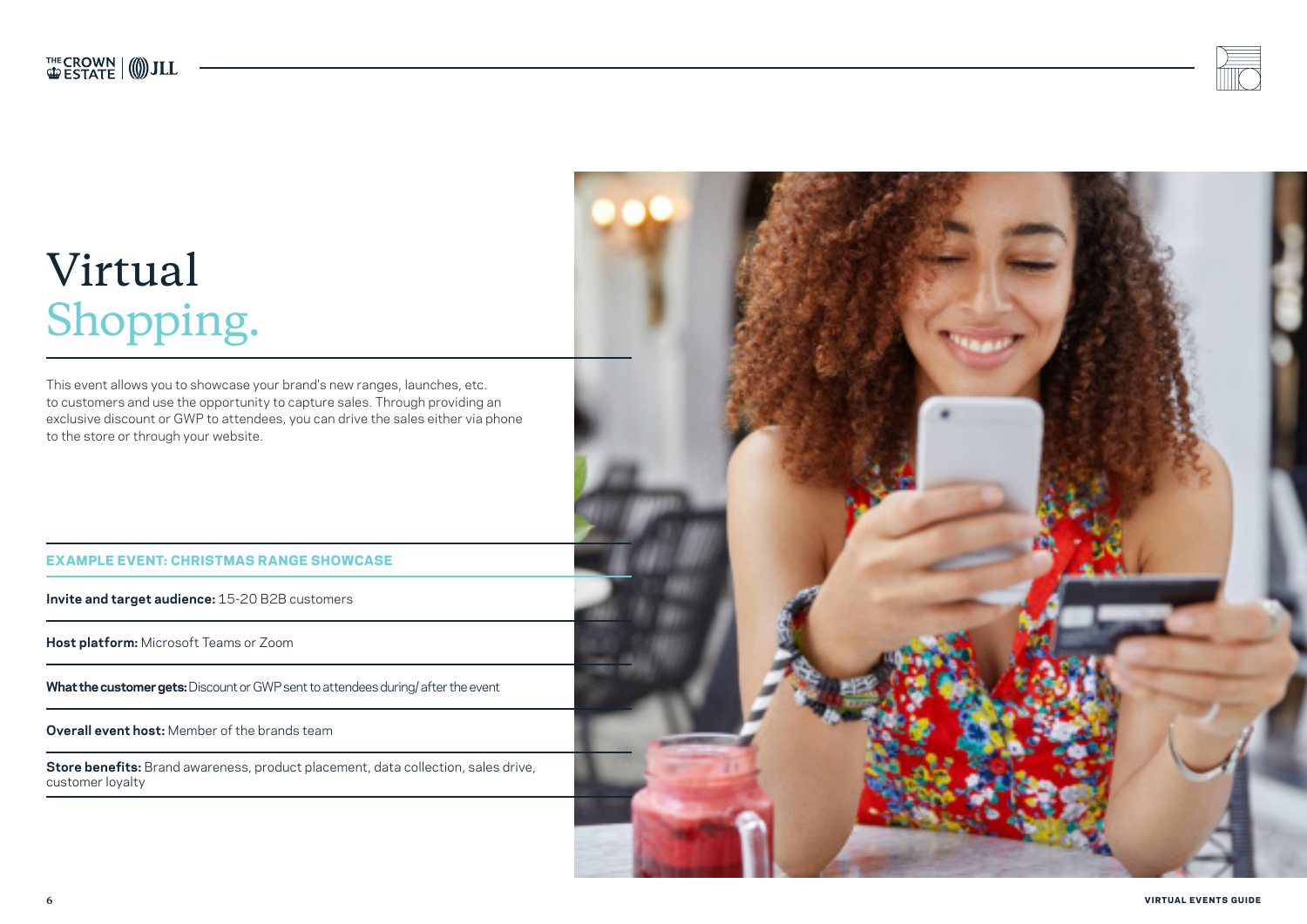### Secret Sale.

This type of event requires no manpower to host, and there is no limit to the number of attendees. Your Marketing Department can set up a 'hidden' page on your website, which can only be accessed though the URL. Your Customer Experience Manager can create and distribute the invites, targeting particular industries, buildings, companies or employee levels. On the event day, the link is provided to those who signed up.

#### EXAMPLE EVENT: END OF LINE SALE

**Invite and target audience:** No limit

**Host platform:** Via email along with link to sale

**What the customer gets:** Exclusive discount to end of season/ line products

**Overall event host:** N/A

**Store benefit:** Brand awareness, product placement, data collection, sales drive, customer loyalty

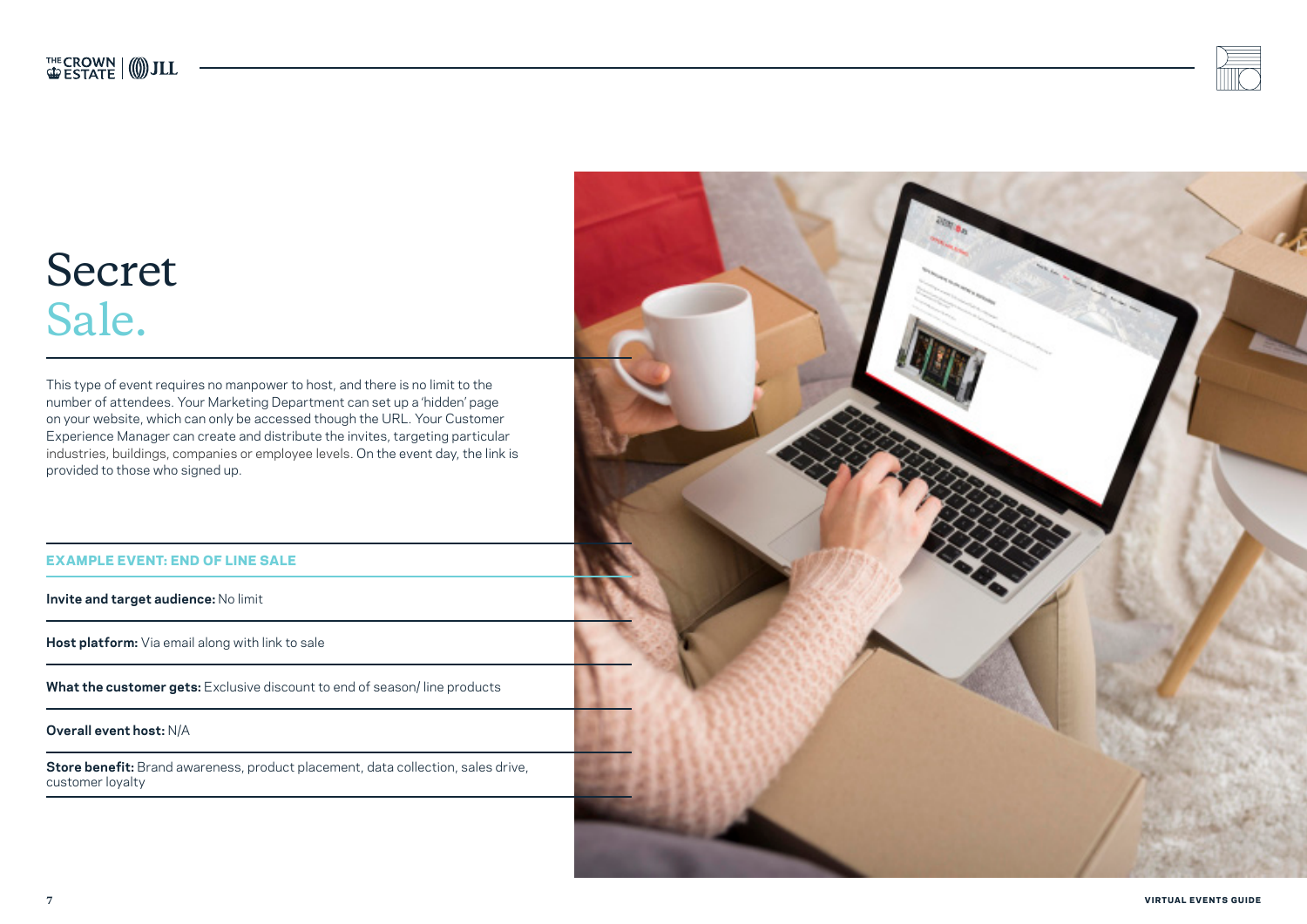

### Key contacts & Inquiries.









**Regent Street Regent Street Regent Street St James's St James's Reception Co-ordinator Reception Co-ordinator** 



BECKS SHAW **NICOLA JONES** NADIA AL-SHARIF DEBORAH TAMIR JAY ROMANOVSKA

*becks.shaw@eu.jll.com nicola.jones@eu.jll.com nadia.al-sharif@eu.jll.com deborah.tamir@eu.jll.com jay.romanovska@eu.jll.com*